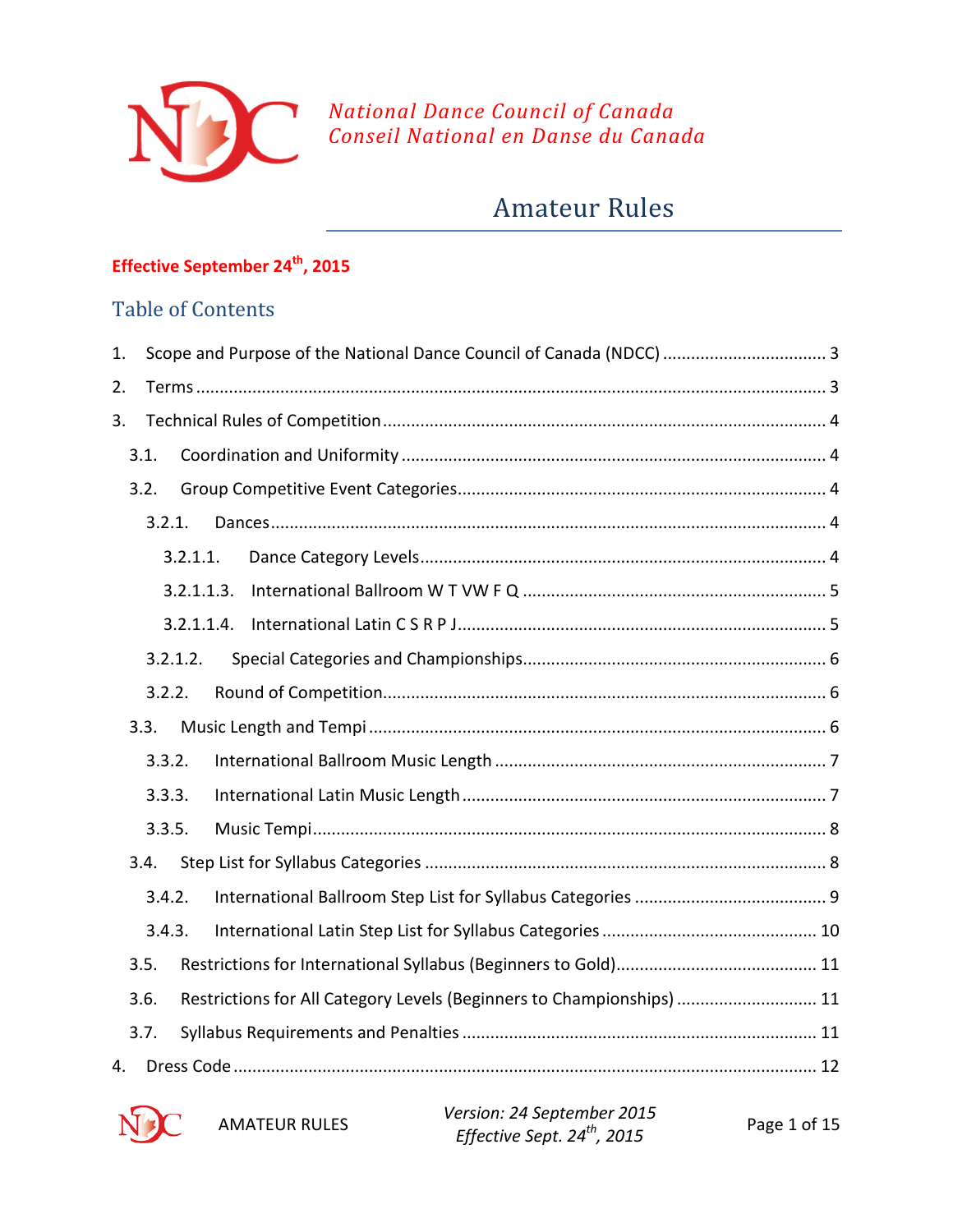|    | 5.1. |          |                                                                                    |  |
|----|------|----------|------------------------------------------------------------------------------------|--|
|    | 5.2. |          |                                                                                    |  |
|    |      |          |                                                                                    |  |
|    |      |          |                                                                                    |  |
|    |      |          | 5.2.3.5. Juvenile I-II, Junior I-II, Youth and Adult (19+) Categories  14          |  |
|    |      |          | 5.2.3.6. Uncontested Couples in Juvenile I-II, Junior I-II and Youth Categories 14 |  |
|    |      | 5.2.3.7. |                                                                                    |  |
| 6. |      |          |                                                                                    |  |

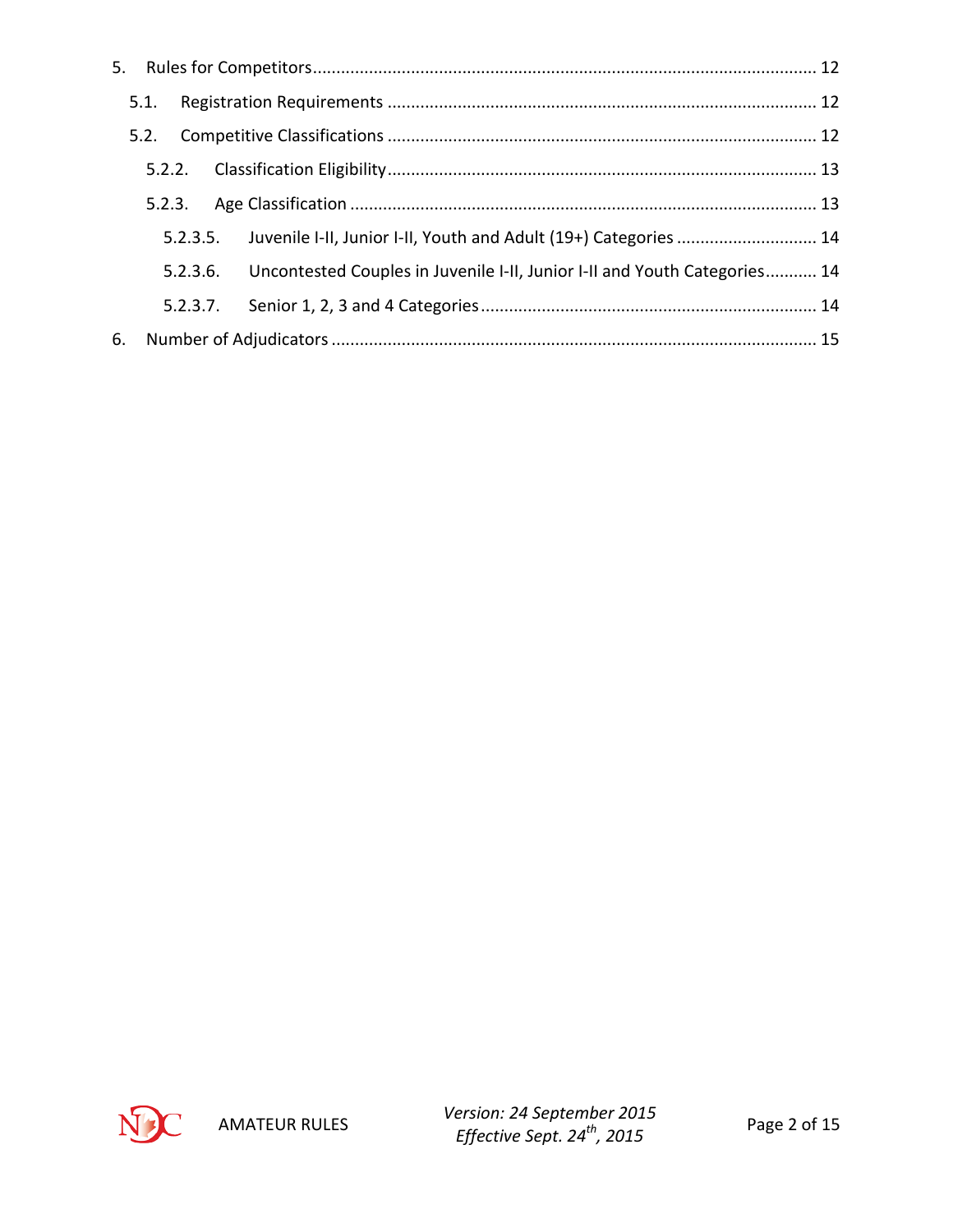## <span id="page-2-0"></span>**1. Scope and Purpose of the National Dance Council of Canada (NDCC)**

- 1.1. The National Dance Council of Canada (NDCC) is a national governing body whose overall mandate is to administer Ballroom Dancing throughout Canada for the benefit of the Amateur and Professional Ballroom Dancing competitors and competitions held in Canada.
- 1.2. The National Dance Council of Canada is an organization acting as an umbrella for both the Canadian DanceSport Federation (CDF) and the Canadian Dance and Dance Sport Council (CDDSC).
- 1.3. The purpose of the National Dance Council of Canada (NDCC) is to regulate Ballroom Dancing competitions organized by professional members and held within Canada.
- 1.4. The National Dance Council of Canada (NDCC) is responsible for overseeing that its competition regulations are adhered to in Ballroom Dancing activities held in Canada and sanctioned by the National Dance Council of Canada (NDCC).
- 1.5. The National Dance Council of Canada (NDCC), at any moment, has the right to render any decision that the National Dance Council of Canada (NDCC) finds appropriate in regards to the application of the present regulations.
- 1.6. The rules set out by the National Dance Council of Canada (NDCC) govern all Amateur Ballroom Dancing events for all syllabus and championships levels, i.e. Beginner to, and including Pre- Championship and Championship.
- 1.7. All competitors participating in an event sanctioned by the National Dance Council of Canada (NDCC) must adhere to the rules for competition as set out in the National Dance Council of Canada (NDCC) document said rules.
- 1.8. By being a member of the National Dance Council of Canada (NDCC), an amateur competitor agrees to have his membership number, membership renewal date, name and partner name published on the National Dance Council of Canada (NDCC) website.

## <span id="page-2-1"></span>**2. Terms**

- 2.1. « Ballroom Dancing » refers to dances where a gentleman and a lady are dancing together as a couple.
- 2.2. « Amateur » describes an individual who meets the eligibility criteria for amateur as described in *section [5](#page-11-1) [Rules for Competitors](#page-11-1)*.
- 2.3. A « Professional » is an individual who uses his or her dance skills for monetary gain as a full or part-time occupation, and/or one who is registered with an organization in the capacity of a Professional Member, i.e. the Canadian DanceSport Federation (CDF) and/or the Canadian Dance and Dance Sport Council (CDDSC).
- 2.4. A « Scholarship » is money given to an amateur competitor to be used for amateur competitor's dance training, travel relating to competing and/or equipment.



AMATEUR RULES *Version: 24 September 2015 Effective Sept. 24th, 2015* Page 3 of 15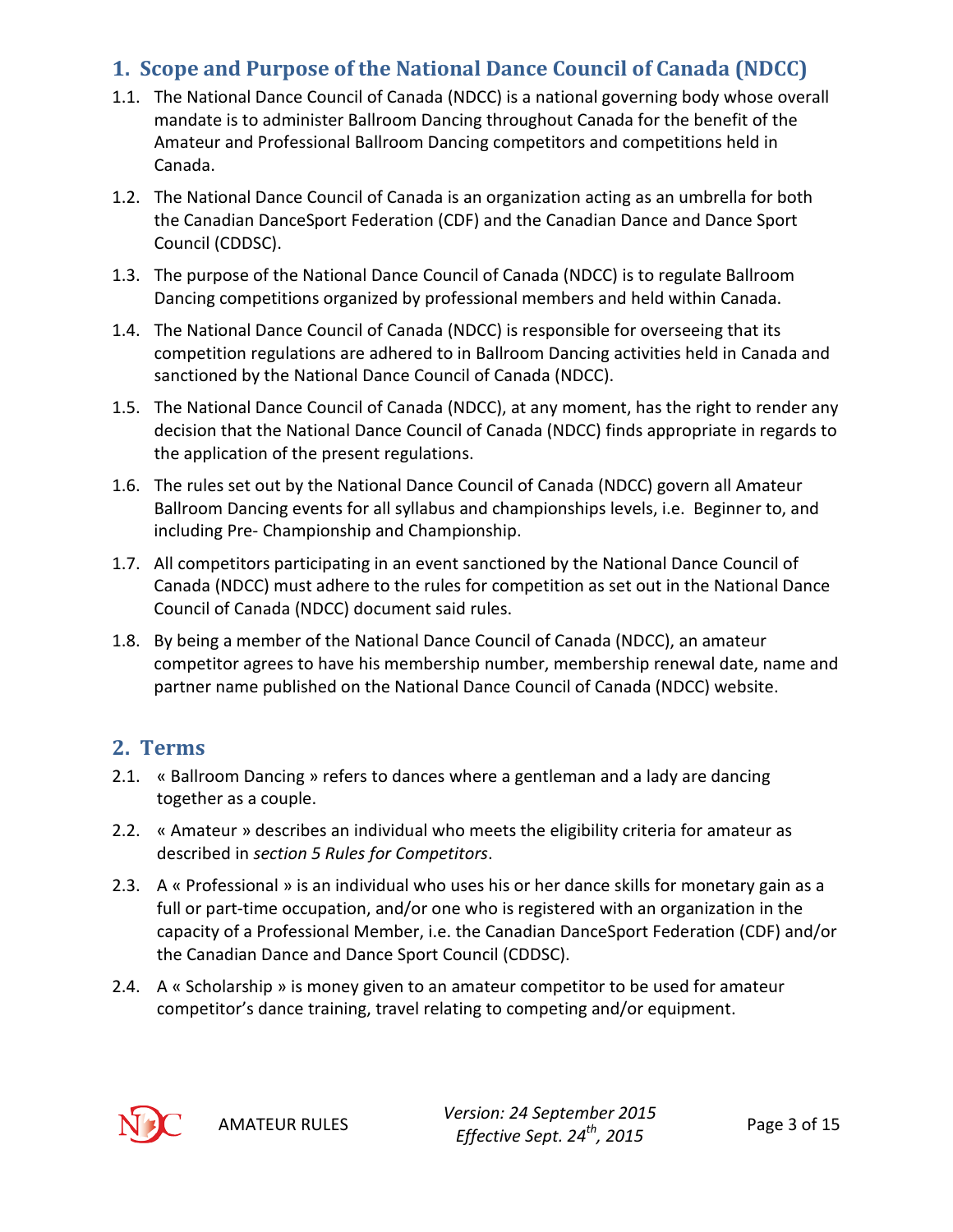2.5. A « Sponsorship » is money given for the purpose of assisting the Amateur competitor. This support may be in the form of money to be used for dance lessons, travel expenses, competition expenses, etc. or may be in the form of subsidized expenses (e.g. corporate support, dance clothing company, etc.) for the purpose of supporting the Amateur.

## <span id="page-3-0"></span>**3. Technical Rules of Competition**

## <span id="page-3-1"></span>**3.1. Coordination and Uniformity**

- 3.1.1.The National Dance Council of Canada (NDCC) recognizes that it is highly desirable to have uniform Technical Rules of Competition governing Ballroom Dancing nation-wide.
- 3.1.2.The following rules are mandatory for sanctioned events held by the National Dance Council of Canada (NDCC). All Competition Organizers must adopt them in order to establish uniformity.
- 3.1.3.An official representing the National Dance Council of Canada (NDCC) must be present in any competition sanctioned by the National Dance Council of Canada (NDCC).
- 3.1.4.A **RECOGNIZED COMPETITION** is a competition which has received an official sanction from either the Canadian DanceSport Federation (CDF) or the Canadian Dance and Dance Sport Council (CDDSC).
- 3.1.5.Organizers must refer to appropriate regulations for all events within their competition, i.e. the National Dance Council of Canada (NDCC), the Canadian DanceSport Federation (CDF) and/or the Canadian Dance and Dance Sport Council (CDDSC).
- 3.1.6.On the front page of all promotional material and the events Official Program (printed or electronic) the words "Recognized by the National Dance Council of Canada (NDCC)" must appear.

## <span id="page-3-2"></span>**3.2. Group Competitive Event Categories**

Group Competitive events are defined as competitive events in which two or more couples dance simultaneously in competition with each other. Each couple is judged and ranked in comparison with the other couples dancing in the same event. In a competition with only one couple entered, the couple shall be judged against an acceptable standard if the couple cannot be transferred to a different age category of the same level as stipulated in rule.

## <span id="page-3-3"></span>**3.2.1. Dances**

## <span id="page-3-4"></span>*3.2.1.1. Dance Category Levels*

The following dances and categories shall be used for group competitive events as follows and they are the official levels and dance categories.



AMATEUR RULES *Version: 24 September 2015 Effective Sept. 24th, 2015* Page 4 of 15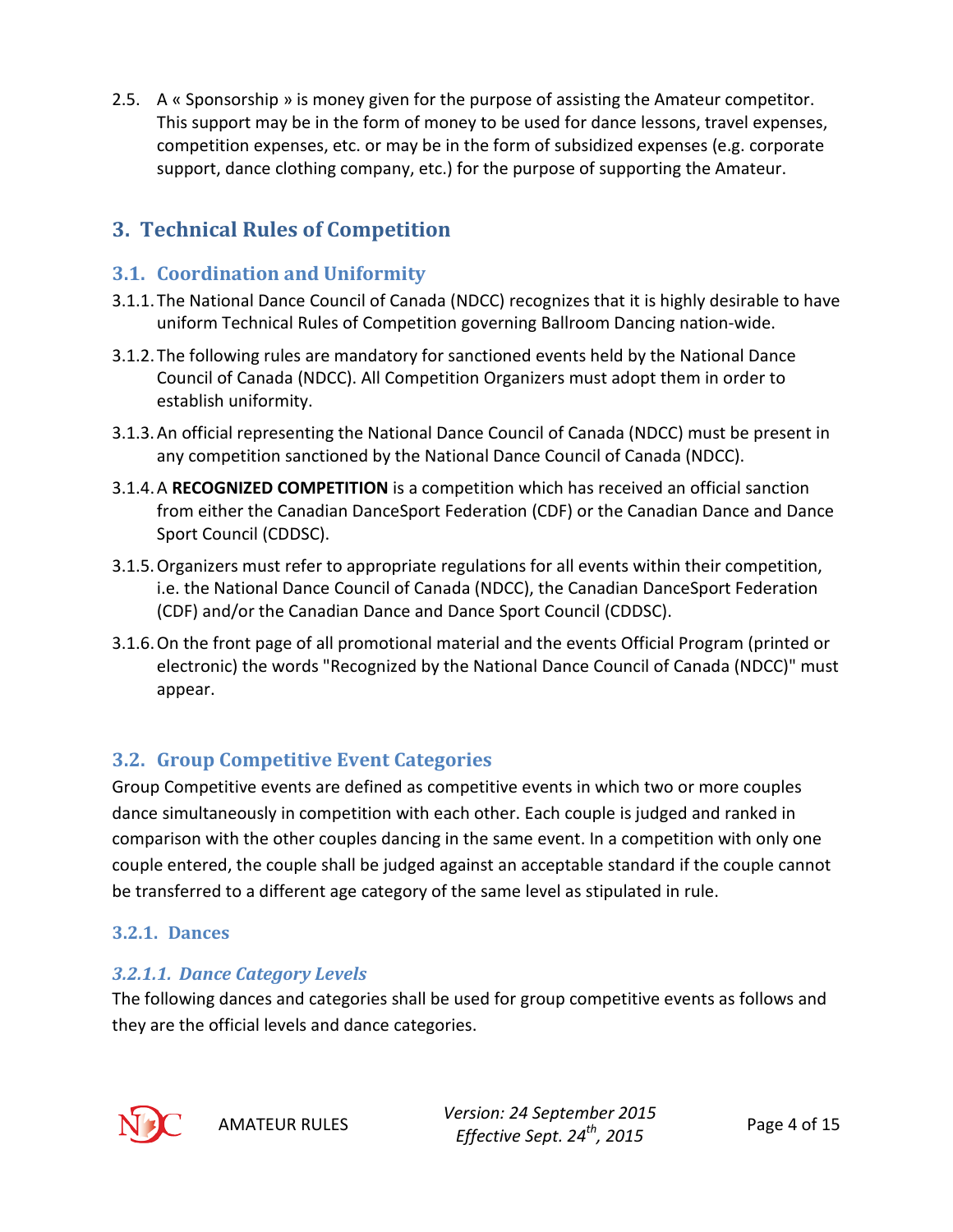- 3.2.1.1.1. Competition organizers must follow the present Dance Category Levels rule for all their Amateur category levels, except for special divisions.
- 3.2.1.1.2. The event organizer should offer the entire range of Dance Category Levels or part of it.

| a) Beginners               | 2 dances | W-Q        |
|----------------------------|----------|------------|
| b) Pre-Bronze              | 3 dances | W-T-Q      |
| c) Bronze Bloc 1           | 3 dances | W-T-Q      |
| d) Bronze Bloc 2           | 2 dances | F-VW       |
| e) Silver Bloc 1           | 3 dances | W-T-Q      |
| f) Silver Bloc 2           | 2 dances | F-VW       |
| g) Gold Bloc 1             | 3 dances | W-T-Q      |
| h) Gold Bloc 2             | 2 dances | F-VW       |
| i) Pre-Championship Bloc 1 | 3 dances | W-T-Q      |
| j) Pre-Championship Bloc 2 | 2 dances | F-VW       |
| k) Championship            | 5 dances | W-T-VW-F-Q |

## <span id="page-4-0"></span>*3.2.1.1.3. International Ballroom W T VW F Q*

## <span id="page-4-1"></span>*3.2.1.1.4. International Latin C S R P J*

| 2 dances |             |
|----------|-------------|
|          | $C-J$       |
| 3 dances | $C-R-J$     |
| 3 dances | $C-R-S$     |
| 2 dances | P-J         |
| 3 dances | $C-R-S$     |
| 2 dances | $P-J$       |
| 3 dances | $C-R-S$     |
| 2 dances | $P -$       |
| 3 dances | $C-R-S$     |
| 2 dances | P-J         |
| 5 dances | $C-S-R-P-J$ |
|          |             |

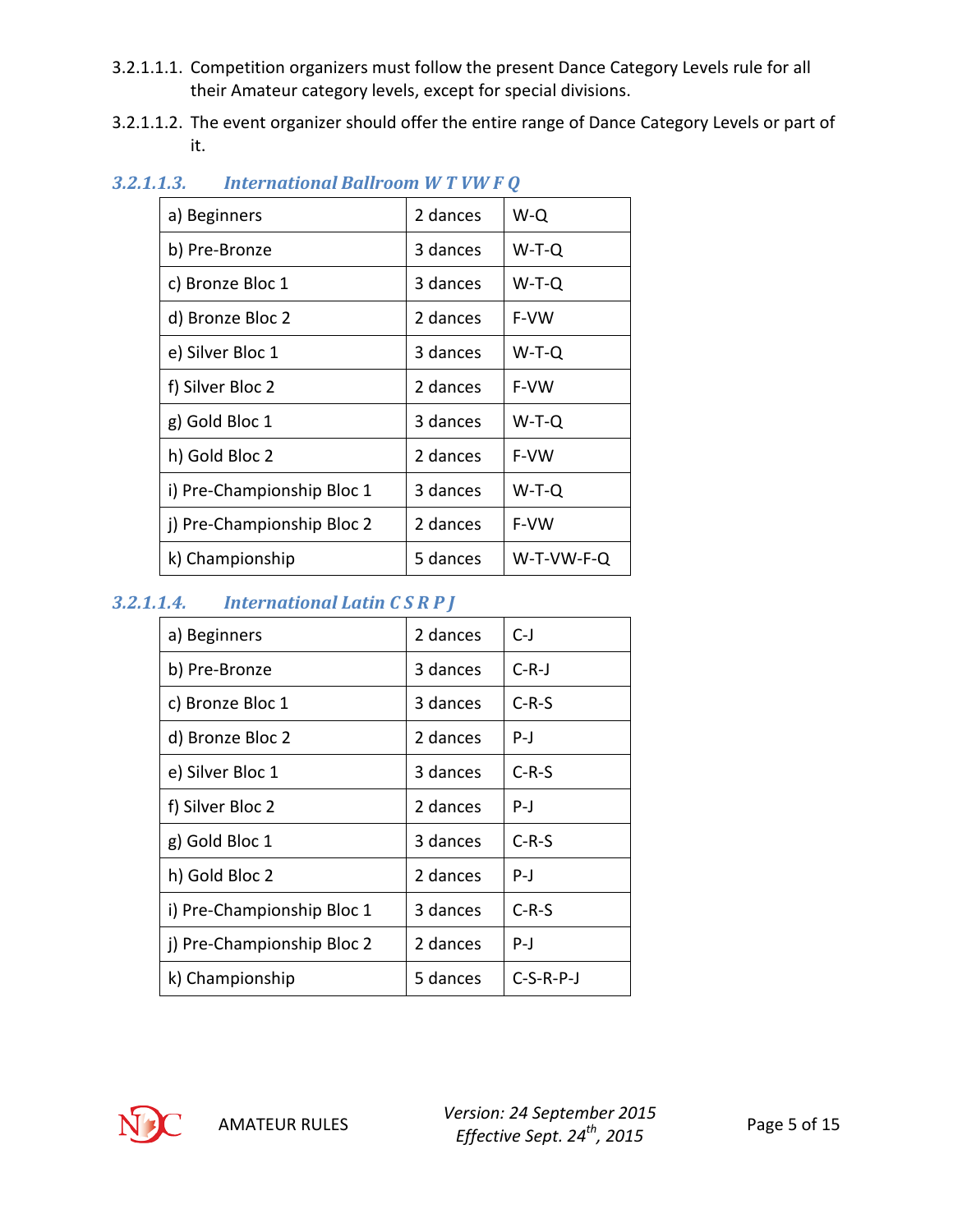## <span id="page-5-0"></span>**3.2.1.2. Special Categories and Championships**

- 3.2.1.2.1. The organizer has the right to include special categories, age groups and/or levels, example: beginner – one dance, the dance of the organizer's choice.
- 3.2.1.2.2. The organizer has the right to include championship events regrouping age group, example: under 16 years old and/or 16 years old and over.
- 3.2.1.2.3. The organizer has the right to include championship events regrouping syllabus categories, example: bronze and under and/or silver and higher.

#### <span id="page-5-1"></span>**3.2.2. Round of Competition**

- 3.2.2.1. The number of entries registered in this category determines the total number of rounds. No more than fifty per cent (50) % of the remaining competitors shall be eliminated in any one round of competition.
- 3.2.2.2. It is appropriate in rounds prior to the final to divide the round into equal heats in order to provide comfortable space for the competitors and sufficient evaluation time for the judges. The Chairman of Judges shall determine the maximum number of couples allowed on the floor in one heat, taking into consideration adequate space, safety for dancers and evaluation time needed by the judges.
- 3.2.2.3. If split heats are used, competitors shall be divided into groups of equal size.
- 3.2.2.4. Couples shall be judged and ranked in comparison with each other using the *Skating System*.
- 3.2.2.5. The usual pattern for recalled couples should be as follows: 6-12-24-48-96 etc. in reverse order.
- 3.2.2.6. More than one (1) event could be run at the same time on the floor and would be judged separately by the same panel of judges with a maximum of eight (8) couples.
- 3.2.2.7. At the Championship level, a minimum of fifteen (15) minutes is required between each round.

## <span id="page-5-2"></span>**3.3. Music Length and Tempi**

3.3.1.The minimum and maximum music played for each dance in each heat should be monitored and made equal for each heat in a round.

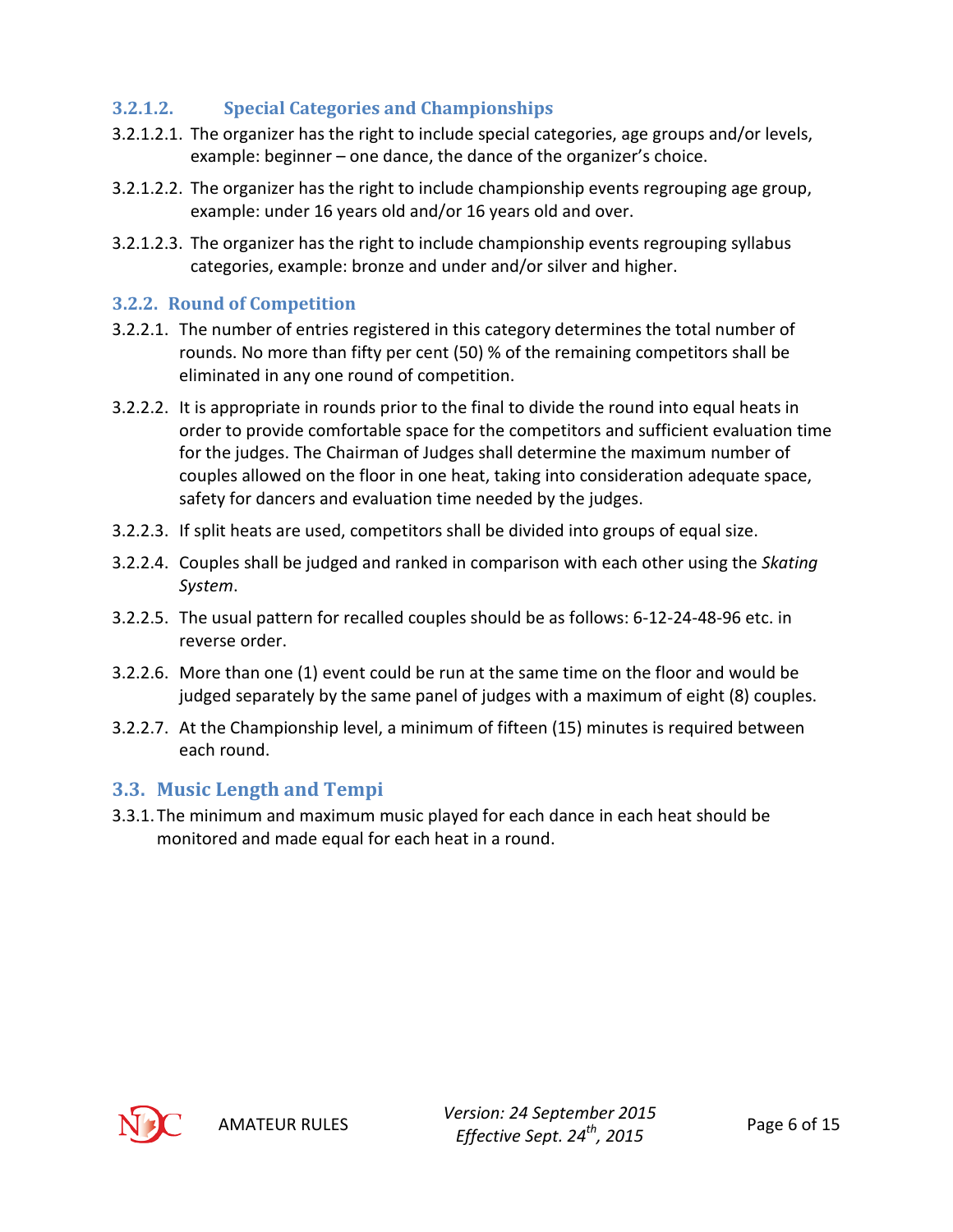#### <span id="page-6-0"></span>**3.3.2. International Ballroom Music Length**

| Waltz     | between 90 and 120 seconds               |
|-----------|------------------------------------------|
| Tango     | between 90 and 120 seconds               |
|           | Viennese Waltz between 75 and 90 seconds |
| Foxtrot   | between 90 and 120 seconds               |
| Quickstep | between 90 and 120 seconds               |

#### <span id="page-6-1"></span>**3.3.3. International Latin Music Length**

| Chacha     | between 90 and 120 seconds |                                                                                                                                                     |
|------------|----------------------------|-----------------------------------------------------------------------------------------------------------------------------------------------------|
| Samba      | between 90 and 120 seconds |                                                                                                                                                     |
| Rumba      | between 90 and 120 seconds |                                                                                                                                                     |
| Paso Doble |                            | between 90 and 120 seconds For Paso Doble, if using Spanish Gypsy<br>dance or Espana Cani song, the music could<br>stop after the second highlight. |
| Jive       | between 90 and 120 seconds |                                                                                                                                                     |

3.3.4.The length of each dance shall be determined by the Chairman of Judges based on minimum and maximum length mentioned in rules *[3.3.2](#page-6-0) [International Ballroom Music](#page-6-0)  [Length](#page-6-0)* and *[3.3.3](#page-6-1) [International Latin Music Length](#page-6-1)*. At any time, the music length should be no less than 60 seconds for categories with less than 6 couples.

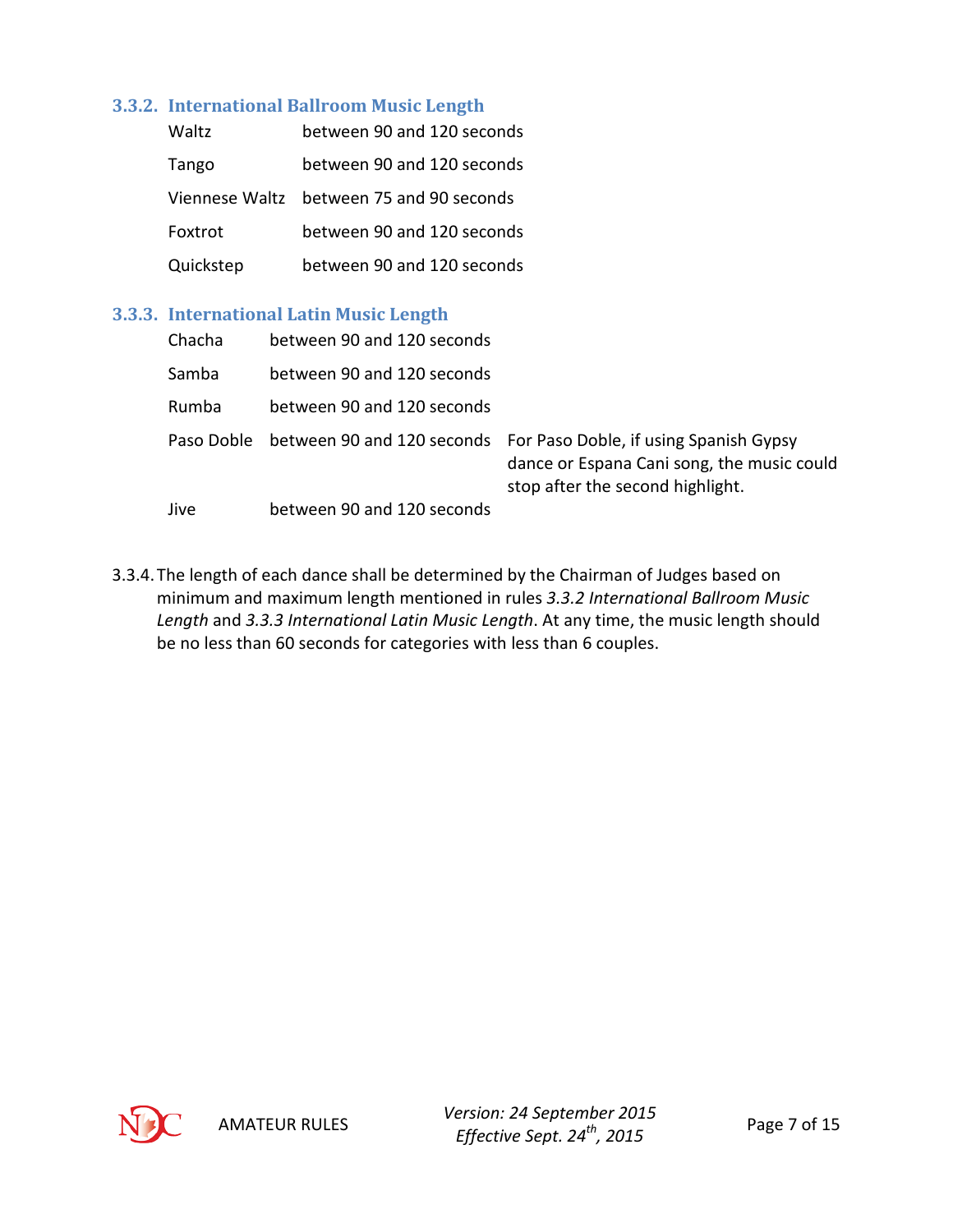#### <span id="page-7-0"></span>**3.3.5. Music Tempi**

The tempi for each dance shall be as follows:

| Dances                         | Tempi (min/max) |
|--------------------------------|-----------------|
| International Waltz            | 28/30 bpm       |
| <b>International Tango</b>     | $32/33$ bpm     |
| International Viennese Waltz   | 58/60 bpm       |
| International Foxtrot          | 28/30 bpm       |
| <b>International Quickstep</b> | 48/50 bpm       |
| International Chacha           | $30/32$ bpm     |
| International Samba            | 48/52 bpm       |
| <b>International Rumba</b>     | $22/27$ bpm     |
| International Paso Doble       | 56/60 bpm       |
| International Jive             | $42/44$ bpm     |

#### <span id="page-7-1"></span>**3.4. Step List for Syllabus Categories**

3.4.1.The Step List for International Style is in accordance with the following technique books: *Ballroom and Latin American Technique ISTD*, *The Viennese Waltz* from ISTD and Harry Smith-Hampshire. The complete step lists are shown in *Appendix I – Syllabus Ballroom* and *Appendix II – Syllabus Latin*. Please note that in syllabus competitions, IDTA styling or foot positions may be used.

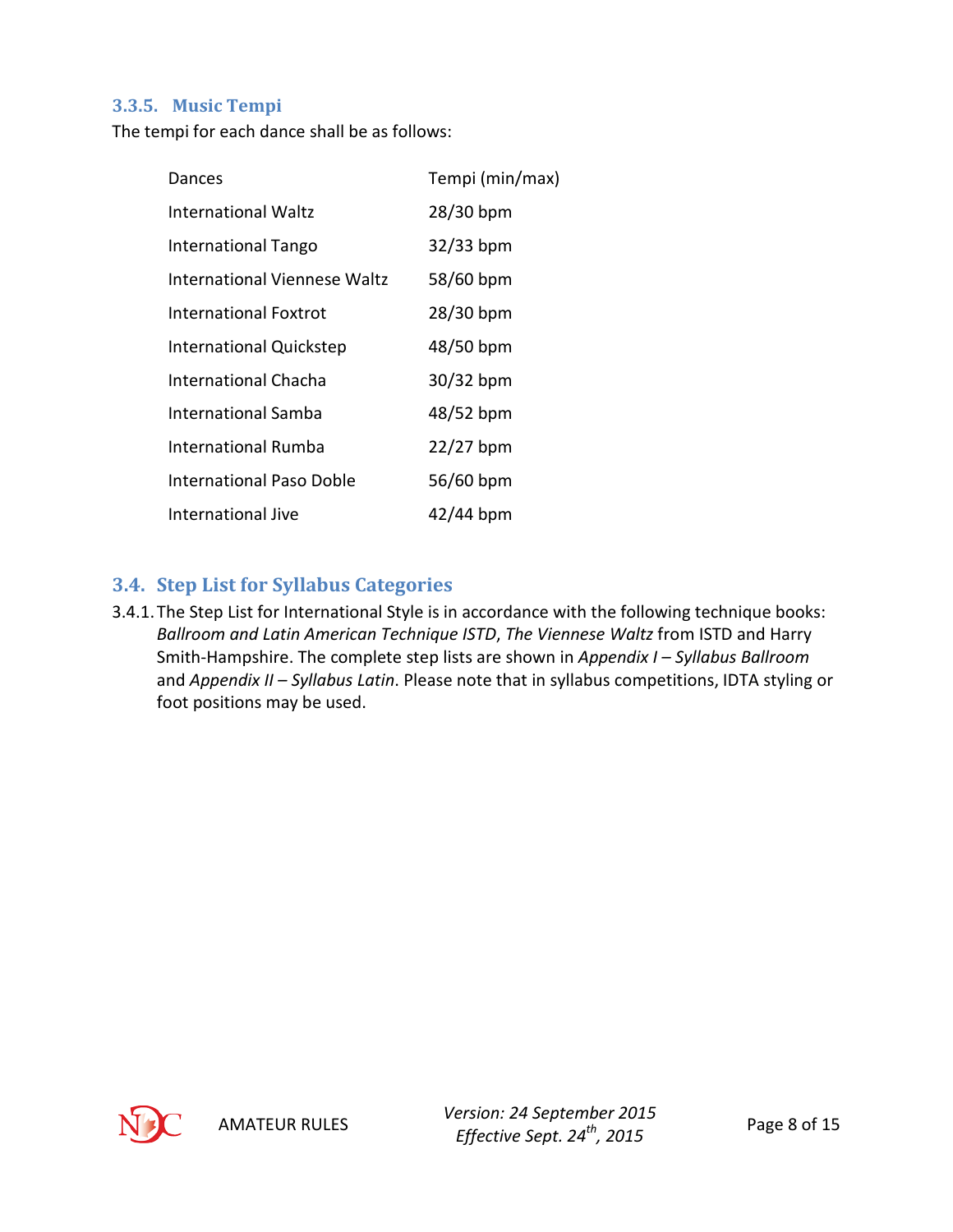| a) Beginners<br>b) Pre-Bronze<br>c) Bronze Bloc 1<br>d) Bronze Bloc 2<br>e) Silver Bloc 1<br>f) Silver Bloc 2<br>g) Gold Bloc 1 | Waltz     | $1$ to $6$                                                                                            |  |
|---------------------------------------------------------------------------------------------------------------------------------|-----------|-------------------------------------------------------------------------------------------------------|--|
|                                                                                                                                 | Quickstep | $1$ to 5                                                                                              |  |
|                                                                                                                                 | Waltz     | 1 to 9                                                                                                |  |
|                                                                                                                                 | Tango     | 1 to 9                                                                                                |  |
|                                                                                                                                 | Quickstep | 1 to 13                                                                                               |  |
|                                                                                                                                 | Waltz     | 1 to 16                                                                                               |  |
| h) Gold Bloc 2<br>i) Pre-Championship Bloc 1<br>j) Pre-Championship Bloc 2                                                      | Tango     | 1 to 13                                                                                               |  |
|                                                                                                                                 | Quickstep | 1 to 20                                                                                               |  |
|                                                                                                                                 | Foxtrot   | 1 to 8                                                                                                |  |
|                                                                                                                                 | Viennese  |                                                                                                       |  |
|                                                                                                                                 | Waltz     | $1$ to $4$                                                                                            |  |
|                                                                                                                                 | Waltz     | 1 to 25                                                                                               |  |
|                                                                                                                                 | Tango     | 1 to 20                                                                                               |  |
| k) Championship                                                                                                                 | Quickstep | 1 to 26                                                                                               |  |
|                                                                                                                                 | Foxtrot   | 1 to 19                                                                                               |  |
|                                                                                                                                 | Viennese  |                                                                                                       |  |
|                                                                                                                                 | Waltz     | $1$ to $4$                                                                                            |  |
|                                                                                                                                 | Waltz     | 1 to 32                                                                                               |  |
|                                                                                                                                 | Tango     | 1 to 27                                                                                               |  |
|                                                                                                                                 | Quickstep | 1 to 31                                                                                               |  |
|                                                                                                                                 | Foxtrot   | 1 to 25                                                                                               |  |
|                                                                                                                                 | Viennese  |                                                                                                       |  |
|                                                                                                                                 | Waltz     | $1$ to $4$                                                                                            |  |
|                                                                                                                                 | Waltz     |                                                                                                       |  |
|                                                                                                                                 | Tango     |                                                                                                       |  |
|                                                                                                                                 | Quickstep |                                                                                                       |  |
|                                                                                                                                 | Foxtrot   | For Viennese Waltz, steps are                                                                         |  |
|                                                                                                                                 | Viennese  | restricted to the steps listed in                                                                     |  |
|                                                                                                                                 | Waltz     | Appendix I - Syllabus Ballroom.                                                                       |  |
|                                                                                                                                 | Waltz     |                                                                                                       |  |
|                                                                                                                                 | Tango     | For Viennese Waltz, steps are<br>restricted to the steps listed in<br>Appendix I - Syllabus Ballroom. |  |
|                                                                                                                                 | Viennese  |                                                                                                       |  |
|                                                                                                                                 | Waltz     |                                                                                                       |  |
|                                                                                                                                 | Foxtrot   |                                                                                                       |  |
|                                                                                                                                 | Quickstep |                                                                                                       |  |

## <span id="page-8-0"></span>**3.4.2. International Ballroom Step List for Syllabus Categories**

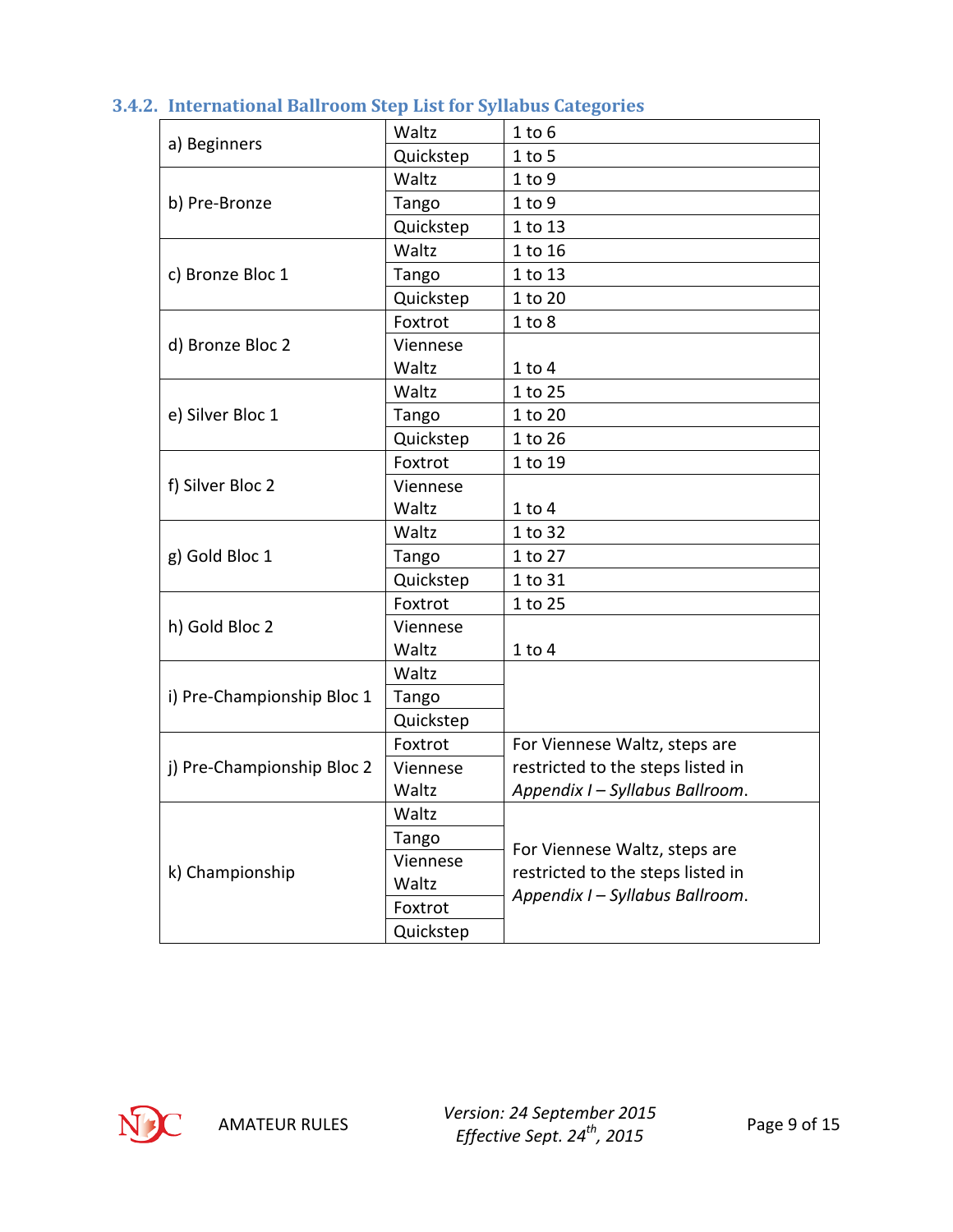|                                                                                                                 | ChaCha     | $1$ to 5   |
|-----------------------------------------------------------------------------------------------------------------|------------|------------|
|                                                                                                                 | Jive       | $1$ to $6$ |
|                                                                                                                 | ChaCha     | $1$ to $9$ |
| b) Pre-Bronze<br>c) Bronze Bloc 1<br>d) Bronze Bloc 2<br>e) Silver Bloc 1<br>f) Silver Bloc 2<br>g) Gold Bloc 1 | Rumba      | $1$ to $9$ |
|                                                                                                                 | Jive       | 1 to 8     |
|                                                                                                                 | ChaCha     | 1 to 15    |
|                                                                                                                 | Rumba      | 1 to 16    |
|                                                                                                                 | Samba      | 1 to 16    |
|                                                                                                                 | Paso Doble | 1 to 16    |
|                                                                                                                 | Jive       | 1 to 14    |
|                                                                                                                 | ChaCha     | 1 to 23    |
|                                                                                                                 | Rumba      | 1 to 21    |
| a) Beginners<br>h) Gold Bloc 2<br>i) Pre-Championship Bloc 1<br>j) Pre-Championship Bloc 2<br>k) Championship   | Samba      | 1 to 23    |
|                                                                                                                 | Paso Doble | 1 to 24    |
|                                                                                                                 | Jive       | 1 to 20    |
|                                                                                                                 | ChaCha     | 1 to 29    |
|                                                                                                                 | Rumba      | 1 to 26    |
|                                                                                                                 | Samba      | 1 to 31    |
|                                                                                                                 | Paso Doble | 1 to 30    |
|                                                                                                                 | Jive       | 1 to 27    |
|                                                                                                                 | ChaCha     |            |
|                                                                                                                 | Rumba      |            |
|                                                                                                                 | Samba      |            |
|                                                                                                                 | Paso Doble |            |
|                                                                                                                 | Jive       |            |
|                                                                                                                 | ChaCha     |            |
|                                                                                                                 | Samba      |            |
|                                                                                                                 | Rumba      |            |
|                                                                                                                 | Paso Doble |            |
|                                                                                                                 | Jive       |            |

<span id="page-9-0"></span>**3.4.3. International Latin Step List for Syllabus Categories**

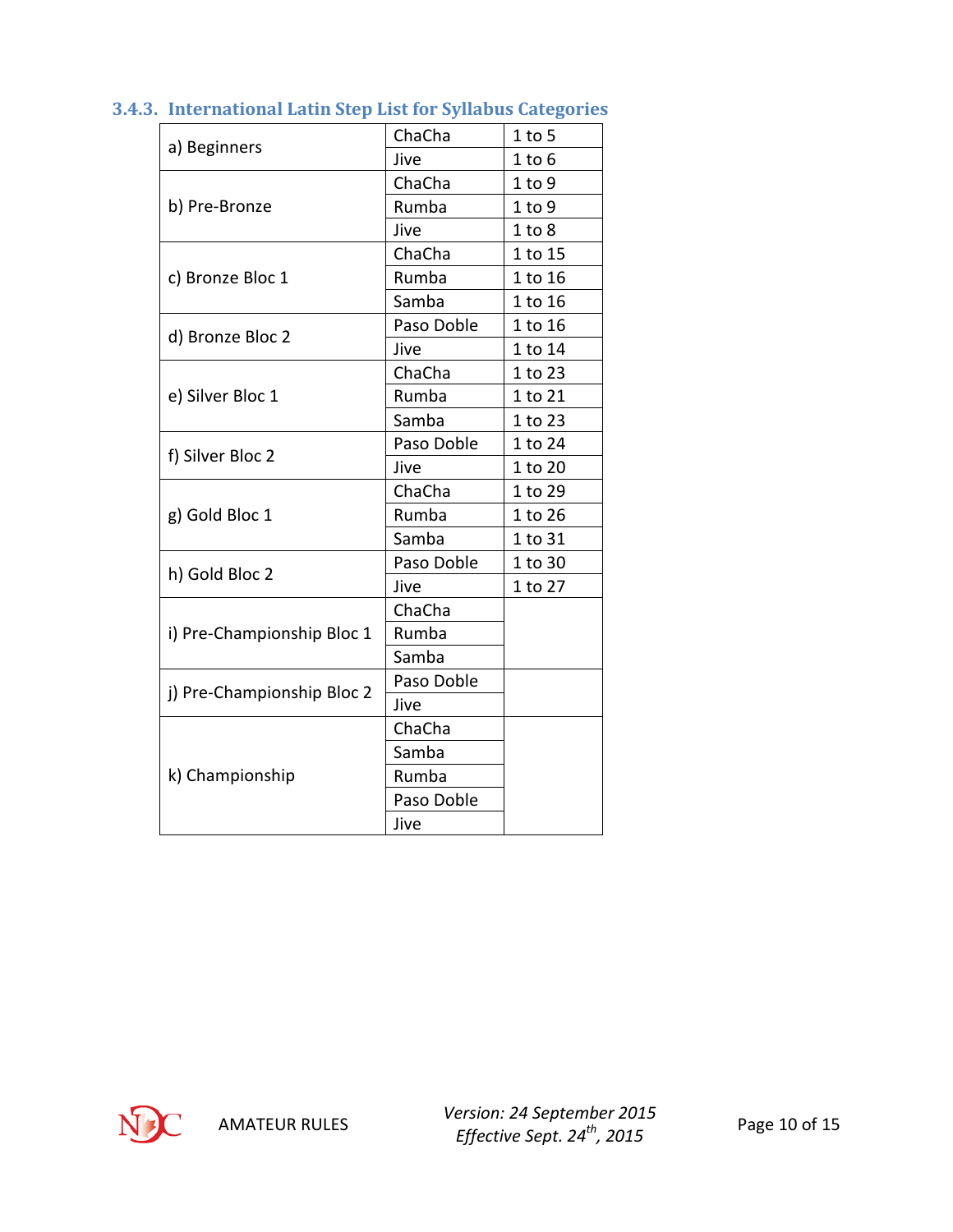## <span id="page-10-0"></span>**3.5. Restrictions for International Syllabus (Beginners to Gold)**

- 3.5.1.Only figures and amalgamations described in the technique books described above must be danced with the rhythm mentioned and approved.
- 3.5.2.The « precedes and follows » should be used logically as long as they do not change the basic structure of the figures and must be danced with the required hold as stipulated in the technique books.
- 3.5.3.The transfer of figures from one dance to another is not allowed.
- 3.5.4. SITS, RIPPLES, « ENTRANCES » and POSITIONS that are not described in the technique book are not allowed in closed categories from Beginners to Gold.

## <span id="page-10-1"></span>**3.6. Restrictions for All Category Levels (Beginners to Championships)**

- 3.6.1. Lifts, dangerous figures including tail spin and illegal back kicks are not allowed in any level, including pre-championship and championship levels.
- 3.6.2.A lift is defined as any movement during which one of the dancers has both feet off the floor at the same time with the assistance or support of the partner for more than two (2) beats.
- 3.6.3.Back kicks become illegal when the leg is higher than the knee of the supporting foot.
- 3.6.4.Any violation of the restrictions described above shall be penalized under rule *[3.7](#page-10-2) [Syllabus Requirements and Penalties](#page-10-2)*.

## <span id="page-10-2"></span>**3.7. Syllabus Requirements and Penalties**

- 3.7.1.Competition organizers must state the name of the syllabus and/or otherwise provide the syllabus step list in their promotional literature.
- 3.7.2.Competitors dancing in a specific category are restricted to the level and the syllabus in which they are entered.
- 3.7.3.Competitors who do not respect the step list and/or restrictions at the level in which they are registered will receive a warning from the invigilator, the chairman of judges or an adjudicator for not adhering to the rules and will be penalized as follows:
	- a) For the first offense noticed in a preliminary round  $(1/2, 1/4, \ldots)$ , a warning will be given to the couple at fault.
	- b) If the same offense is repeated in a subsequent round, the couple will not be entitled to receive recalls in the dance concerned.
	- c) If the same offense is repeated in the final round, the couple will be placed last in that dance.
	- d) For the first offense in a final round, the couple will be ranked last for that dance.
	- e) A disqualification may happen in a category when the offense is serious enough.



AMATEUR RULES *Version: 24 September 2015 Effective Sept. 24th, 2015* Page 11 of 15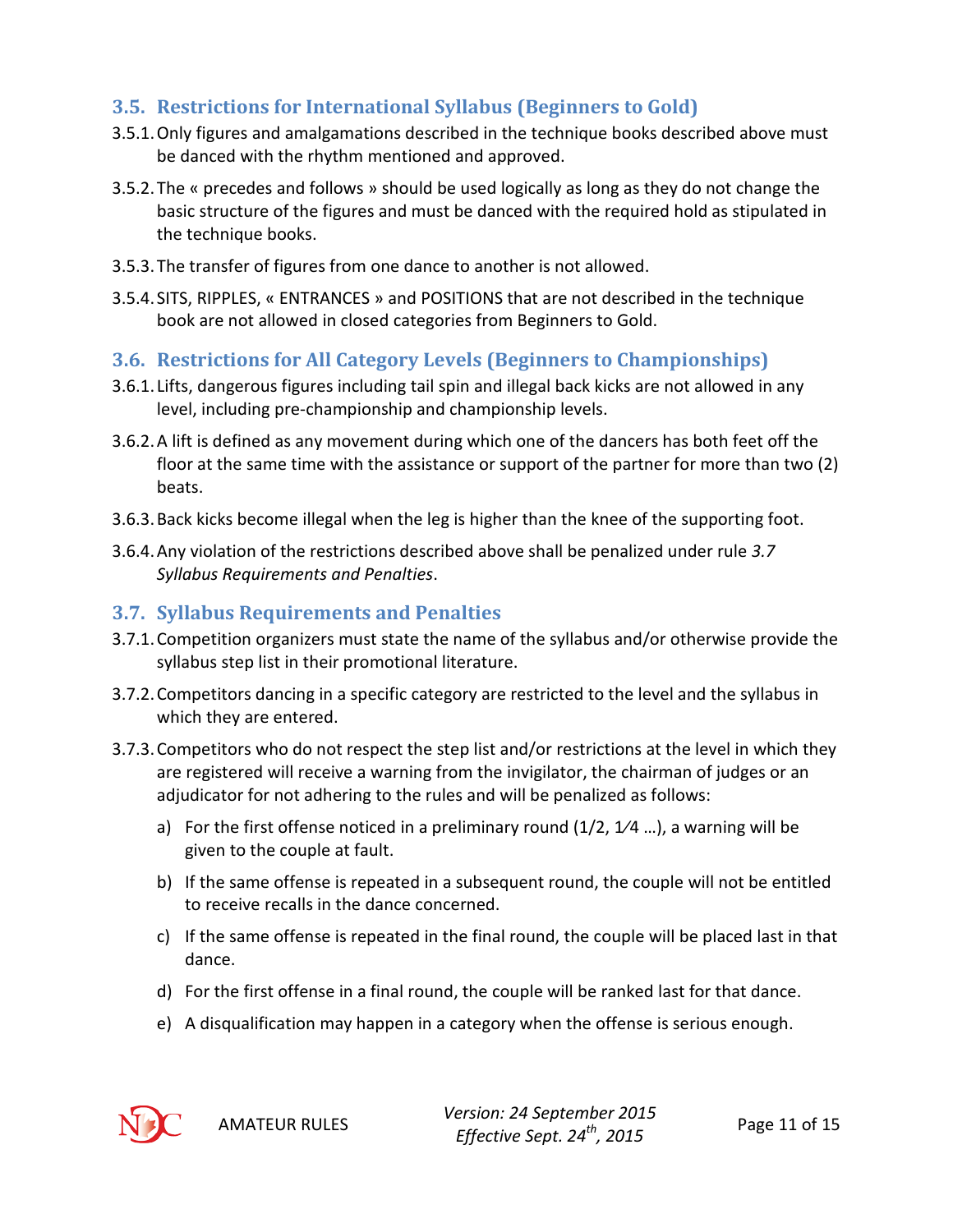## <span id="page-11-0"></span>**4. Dress Code**

- 4.1. Every amateur competitor must follow the Dress Code, according to their age division and category level, as per *Appendix III – Dress Code Regulations*.
- 4.2. Any violation of the Dress Code Regulations as set forth in *Appendix III – Dress Code Regulations* can be penalized. The penalty is entirely left to the discretion of the Chairman of Judges. The penalty shall account for the severity and occurrence of the violation of the Dress Code Regulations.
- 4.3. Inappropriate costume is not accepted.
- 4.4. No addition, alteration, variation or change on a costume is allowed within a competition round.

## <span id="page-11-1"></span>**5. Rules for Competitors**

The following Rules and Regulations govern all Amateurs in Ballroom Dancing:

#### <span id="page-11-2"></span>**5.1. Registration Requirements**

- 5.1.1.A competitor participating in an event sanctioned by the National Dance Council of Canada (NDCC) is required to:
	- 5.1.1.1. Be registered with the registry of the National Dance Council of Canada (NDCC) if competitor is a Canadian resident.
	- 5.1.1.2. Be registered with his affiliated World Dance Council (WDC) organization in the country where he is domiciled if competitor is not a Canadian resident.
- 5.1.2. For all Amateur couple who wishes to enter to the NDCC National Canadian Closed Championship, both members of the couple must be registered with the National Dance Council of Canada (NDCC).
- 5.1.3.Any Amateur couple who wishes to represent Canada must meet one (1) of the two (2) following requirements:
	- 5.1.3.1. One of the partners must be Canadian Citizen or permanent resident of Canada.
	- 5.1.3.2. The couple has to compete in three (3) competitions sanctioned by the National Dance Council of Canada (NDCC) before being eligible to compete into the NDCC National Canadian Closed Championship. This requirement should be fulfilled within the twelve (12) months period preceding the NDCC National Canadian Closed Championship.
- 5.1.4. The NDCC Board of Directors has the right to listen any specific request brought to their attention and will take action accordingly.

#### <span id="page-11-3"></span>**5.2. Competitive Classifications**

5.2.1.Competitive events are classified by age, level and style.



AMATEUR RULES *Version: 24 September 2015 Effective Sept. 24th, 2015* Page 12 of 15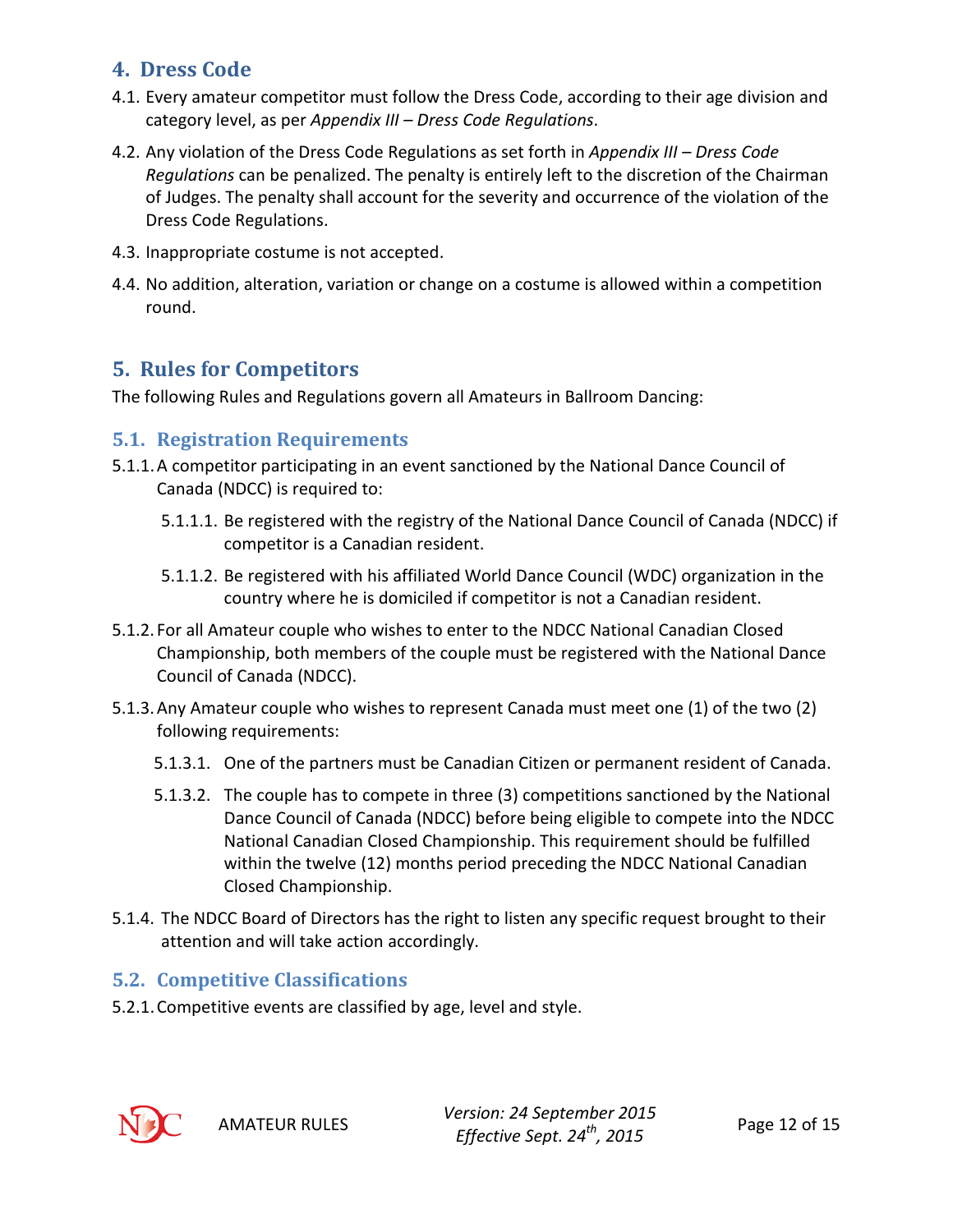#### <span id="page-12-0"></span>**5.2.2. Classification Eligibility**

- 5.2.2.1. The eligibility to compete in a classification is applied to the individual Amateur and not to the couple as an entity.
- 5.2.2.2. An amateur couple is only eligible to compete in a classification if both members of the couple are eligible.
- 5.2.2.3. An Amateur's eligibility is based on his/her accomplishments regardless of the number or length of partnership.
- 5.2.2.4. It is the responsibility of all Amateurs to ensure that they are eligible for the category in which they desire to dance.
- 5.2.2.5. An Amateur shall not compete in any classification below the level for which he or she is eligible.
- 5.2.2.6. An Amateur may compete in any classification level higher than his level.
- 5.2.2.7. An Amateur competing in Pro-Am events will not use this proficiency level to determine his competition level as a couple.
- 5.2.2.8. The NDCC Board of Directors has the right to listen any specific request brought to their attention and will take action accordingly.

#### <span id="page-12-1"></span>**5.2.3. Age Classification**

- 5.2.3.1. The following definitions are based on internationally accepted age classifications for Amateur and are adopted by the NDCC.
- 5.2.3.2. Competition organizers must follow the present Age Classification rule for all their Amateur age divisions, except for special divisions.
- 5.2.3.3. The event organizer should offer the entire range of Age Classification or part of it.

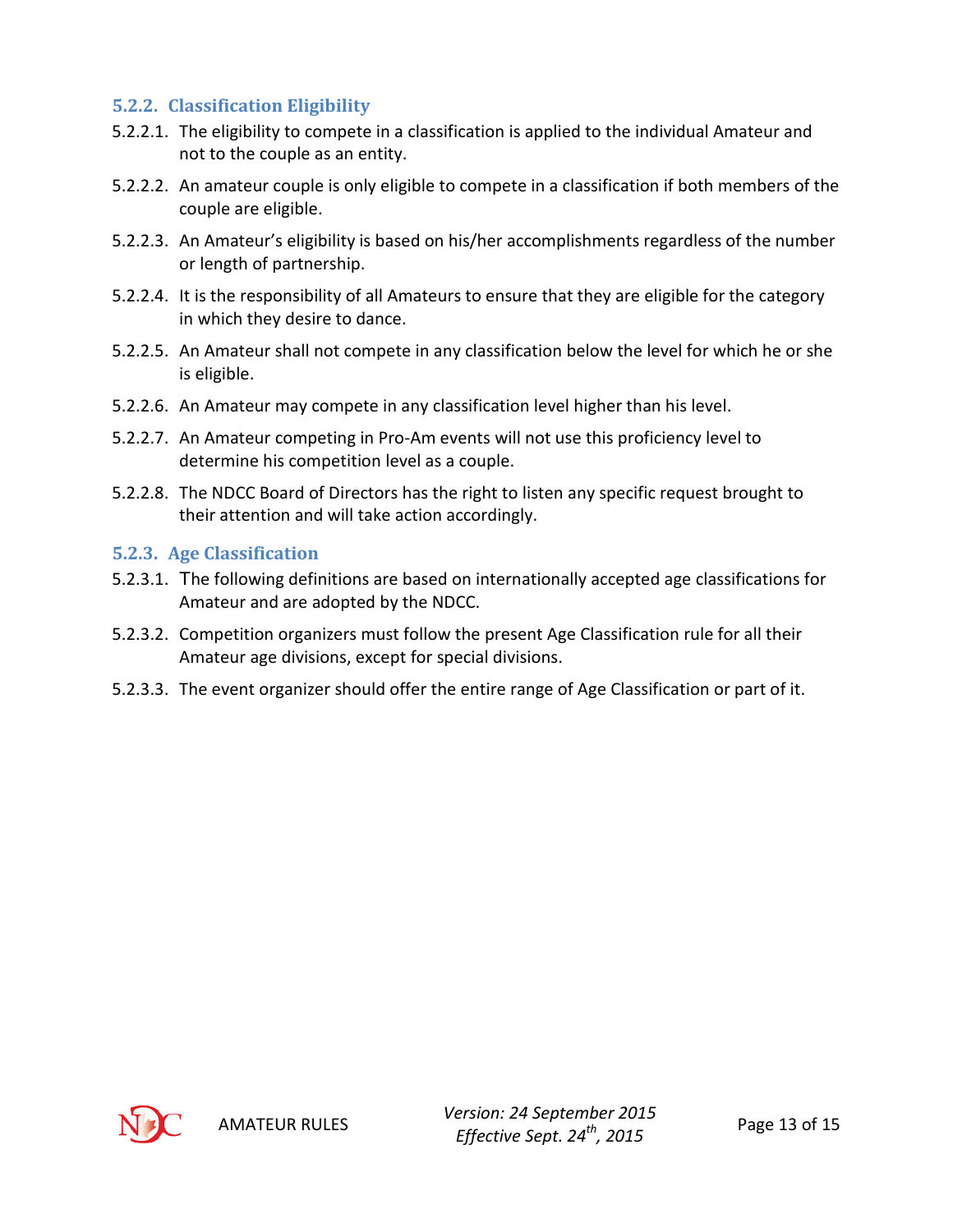- 5.2.3.4. The following age classifications are based upon the individual's birthday:
	- a) Juvenile 1: 9 years old or less
	- b) Juvenile 2: 10 or 11 years old
	- c) Junior 1: 12 or 13 years old
	- d) Junior 2: 14 or 15 years old
	- e) Youth:  $16 18$  years old
	- f) Under 21: 16 to 20 years old
	- g) 16 years old and over
	- h) Adult: 19 years old and over
	- i) Senior 1: 30 years old and over. Both members should be 30 years old and over.
	- j) Senior 2: 40 years old and over. Both members should be 40 years old and over.
	- k) Senior 3: 50 years old and over. Both members should be 50 years old and over.
	- l) Senior 4: 60 years old and over. Both members should be 60 years old and over.

#### <span id="page-13-0"></span>*5.2.3.5. Juvenile I-II, Junior I-II, Youth and Adult (19+) Categories*

- 5.2.3.5.1. Juvenile I and II categories could be combined as well as Junior I and II categories.
- 5.2.3.5.2. The Age Division is determined by the age of the oldest couple's member.

#### <span id="page-13-1"></span>*5.2.3.6. Uncontested Couples in Juvenile I-II, Junior I-II and Youth Categories*

- 5.2.3.6.1. Rules *[5.2.3.6.2,](#page-13-3) [5.2.3.6.3,](#page-13-4) [5.2.3.6.4](#page-13-5)* below cannot be applied for the NDCC National Canadian Closed Championship. Couples entering the NDCC National Canadian Closed Championship must compete in their proper age division.
- <span id="page-13-3"></span>5.2.3.6.2. When one (1) Juvenile couple is uncontested in his proper age division, the Juvenile couple may choose to compete in the Junior category. The Junior category then becomes contested.
- <span id="page-13-4"></span>5.2.3.6.3. When one (1) Junior couple is uncontested in his proper age division, the Junior couple may choose to compete in the Youth category. The Youth category then becomes contested.
- <span id="page-13-5"></span>5.2.3.6.4. When one (1) Youth couple is uncontested in his proper age division, the Youth couple may choose to compete in the Adult 19 years old and over category.

## <span id="page-13-2"></span>*5.2.3.7. Senior 1, 2, 3 and 4 Categories*

5.2.3.7.1. For Senior 1, Senior 2, Senior 3 and Senior 4, both members of the couple must meet the age's requirements.